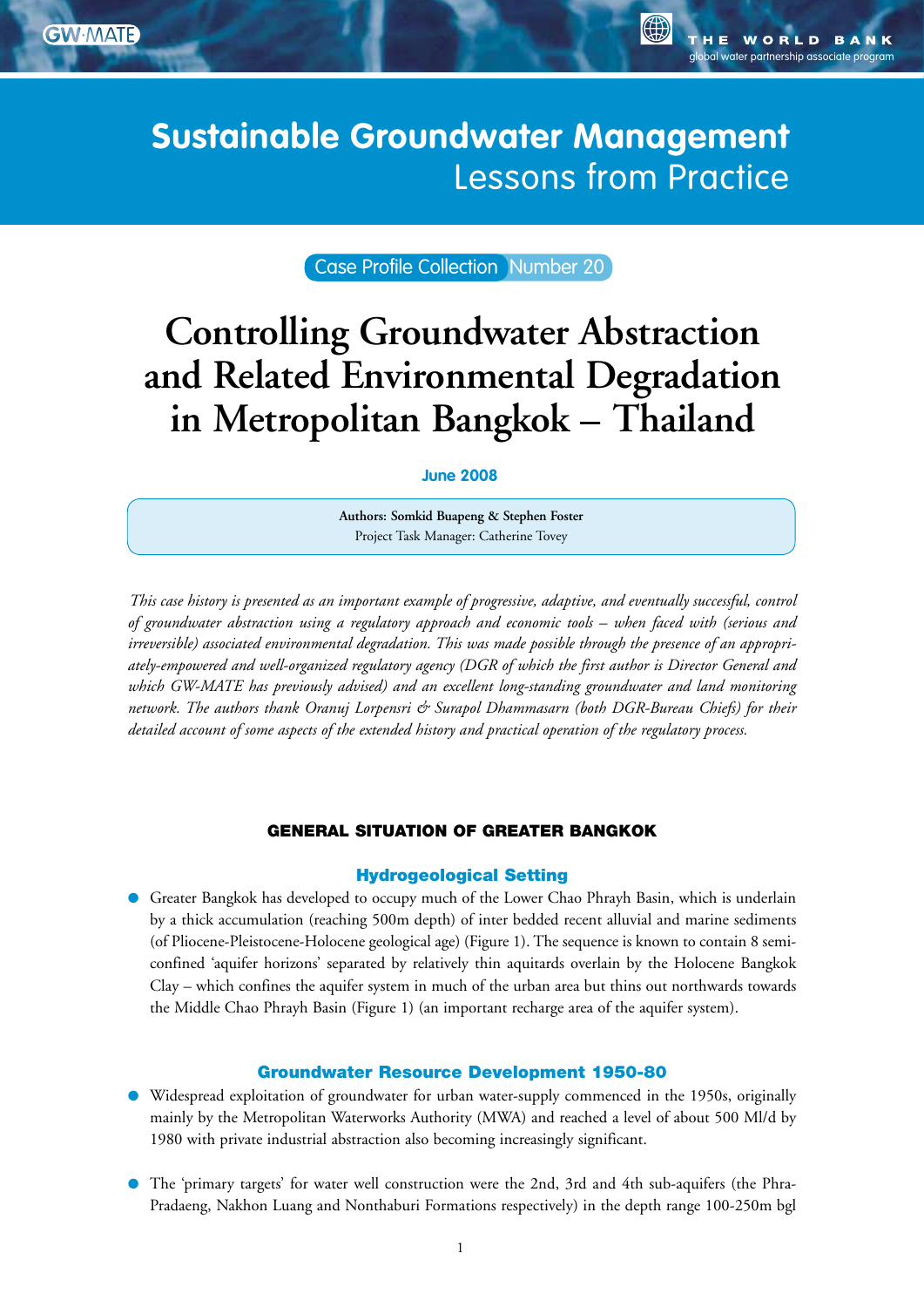**Management**

(Figure 1), with the latter most of these in particular yielding over 50 l/s to adequately-designed water wells. This groundwater resource exploitation caused a lowering of the groundwater levels in these subaquifers over much of Greater Bangkok – with piezometric surfaces quite widely reaching to greater than 40m below MSL by 1985 (Figure 2).

#### **Figure 1: Hydrogeological block diagram to show the structure of the Middle & Lower Chao Phraya alluvial aquifer system in relation to Greater Bangkok**



#### Susceptibility to Environmental Degradation

- By 1980 there was evidence of significant land subsidence in the centre of the metropolitan area as a result of aquitard compaction related to the lowering of piezometric surfaces and associated drainage of these previously uncompacted sediments (Figure 2). Given the nature of the terrain this land subsidence was not only accompanied by significant damage to the urban infrastructure but also by increased flooding risk during tidal surges.
- In addition the depression of piezometric surfaces to below mean sea-level also raised concerns about aquifer sea-water intrusion – with indications of rising salinity in the 2nd Sub-Aquifer (in which Cl concentrations increased to above 1,500 mg/l in the centre of the city).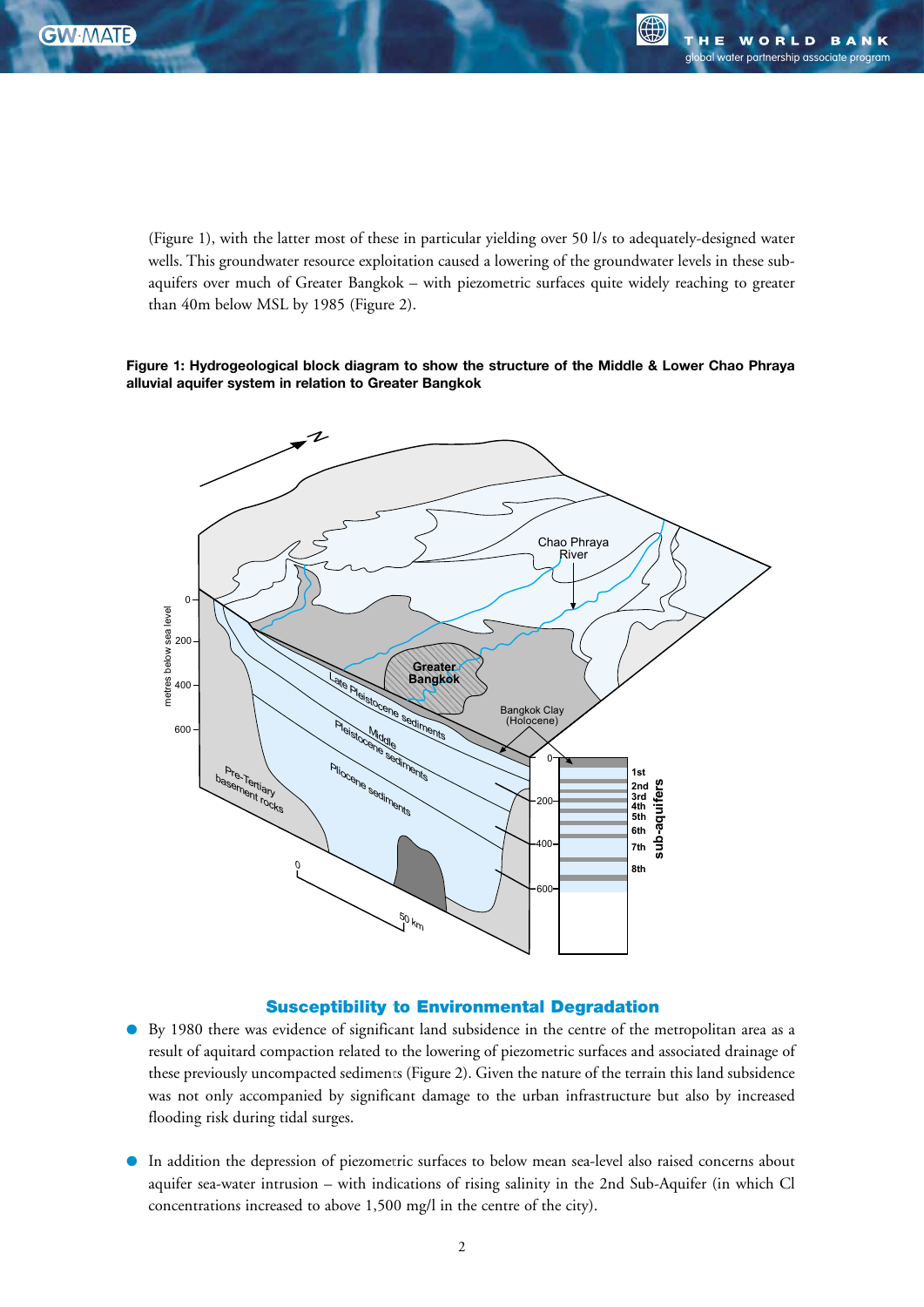**Management**



**Figure 2: Distribution of land subsidence related to groundwater abstraction in Greater Bangkok in 1985**

#### HISTORY OF GROUNDWATER MANAGEMENT INITIATIVES

### 1985-95 Reducing MWA Abstraction but Private Use Escalates

- The initial approach to reducing groundwater abstraction was to require the MWA progressively to close its water wells, in favour of development of surface water sources with import to the city. However, although MWA abstraction was eliminated by the late 1990s, the increased domestic, commercial and industrial tariffs for mains water-supply (imported from more distant sources requiring treatment) triggered a massive increase in the drilling of private water wells, whose total abstraction reached over 2,000 Ml/d by the late 1990s (Figure 3) – with a further 400 Ml/d abstraction by 3 Provincial Waterworks Authorities (PWAs) with supply responsibilities in the outer-lying parts of Greater Bangkok.
- The 'explosion' of private water well drilling was to meet two rather different types of demand :
	- domestic water-supply for urbanizations, large apartment blocks and some commercial users, who typically constructed 100mm diameter wells to around 150m depth (in the 2nd/3rd Sub-Aquifers) yielding normally up to 1 Ml/d at costs in the range T bht 180-230 k (US\$ 5-7 k)
	- industrial and other commercial users, who in many cases employ larger boreholes (200-300 mmdiameter) targeting deeper sub-aquifers – a 500m borehole would cost in the order of T bht 5000 k (US \$ 145 k) and provide yields of up to 10 Ml/d.
- The (then) DMR-GWD had been given powers to take stock of groundwater use through the Groundwater Act of 1977. But in 1983 the DMR-GWD recommended to the Thai Cabinet that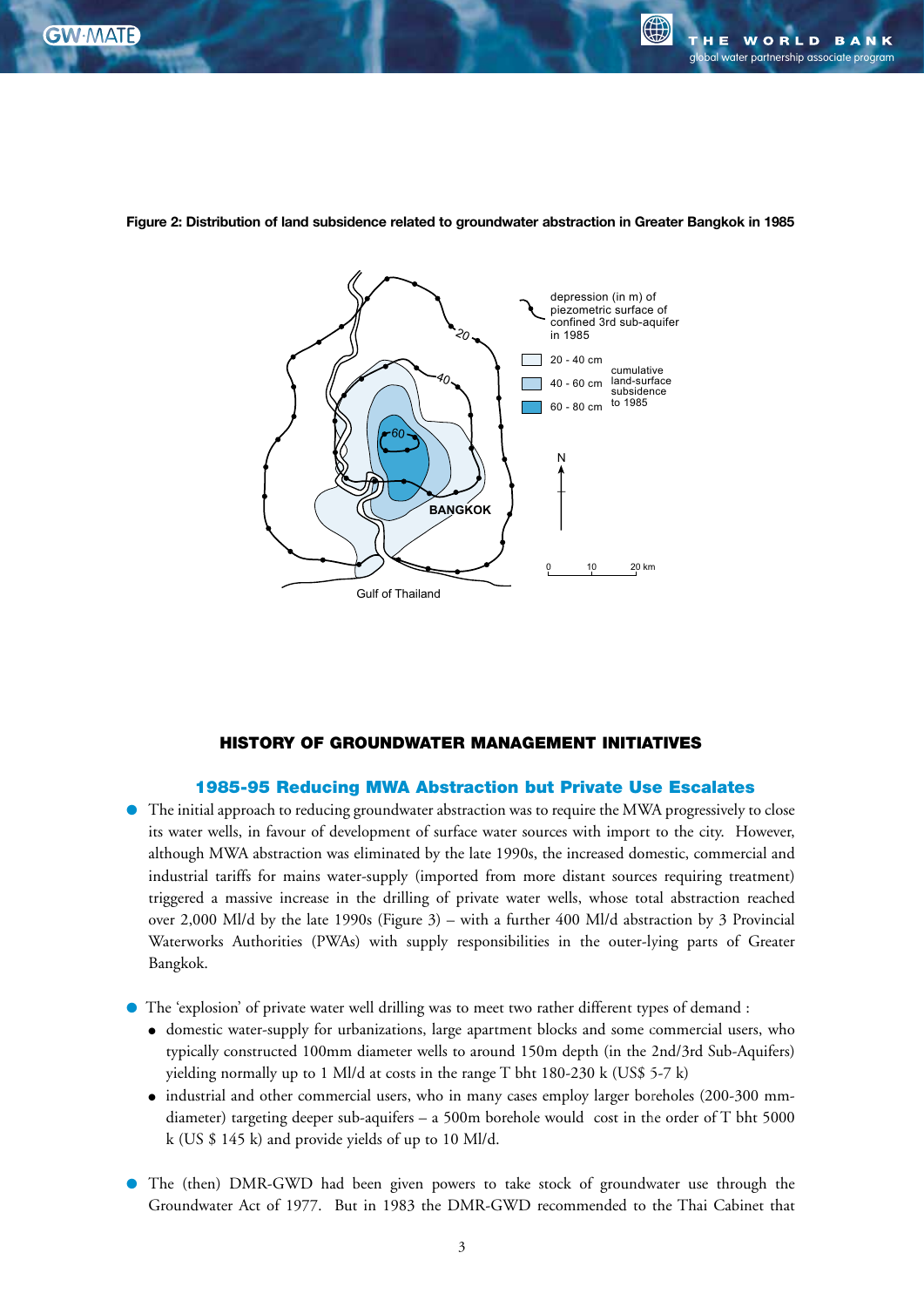**Advisory Team** 

G

stronger measures were needed to constrain and reduce groundwater abstraction in Greater Bangkok, given the widespread evidence of serious land subsidence and associated problems. These measures included :

- definition of 'critical areas' where water well drilling would be banned
- powers to seal water wells in areas with mains water-supply coverage
- licensing and charging for groundwater abstraction according to metered (or estimated) abstraction rates.

However, it took some years for the required measures to be fully defined, legally approved, and for their implementation to commence. At first (in 1985) charges were fixed at a level which was 'essentially nominal' (Tbht 1.0 (US\$ 0.03) /m<sup>3</sup>) and provided no incentive to reduce abstraction – but their existence did serve to normalize groundwater use administration and develop a sound information base.



**Figure 3 : Historical evolution of groundwater abstraction and piezometric surfaces in the Greater Bangkok aquifer system**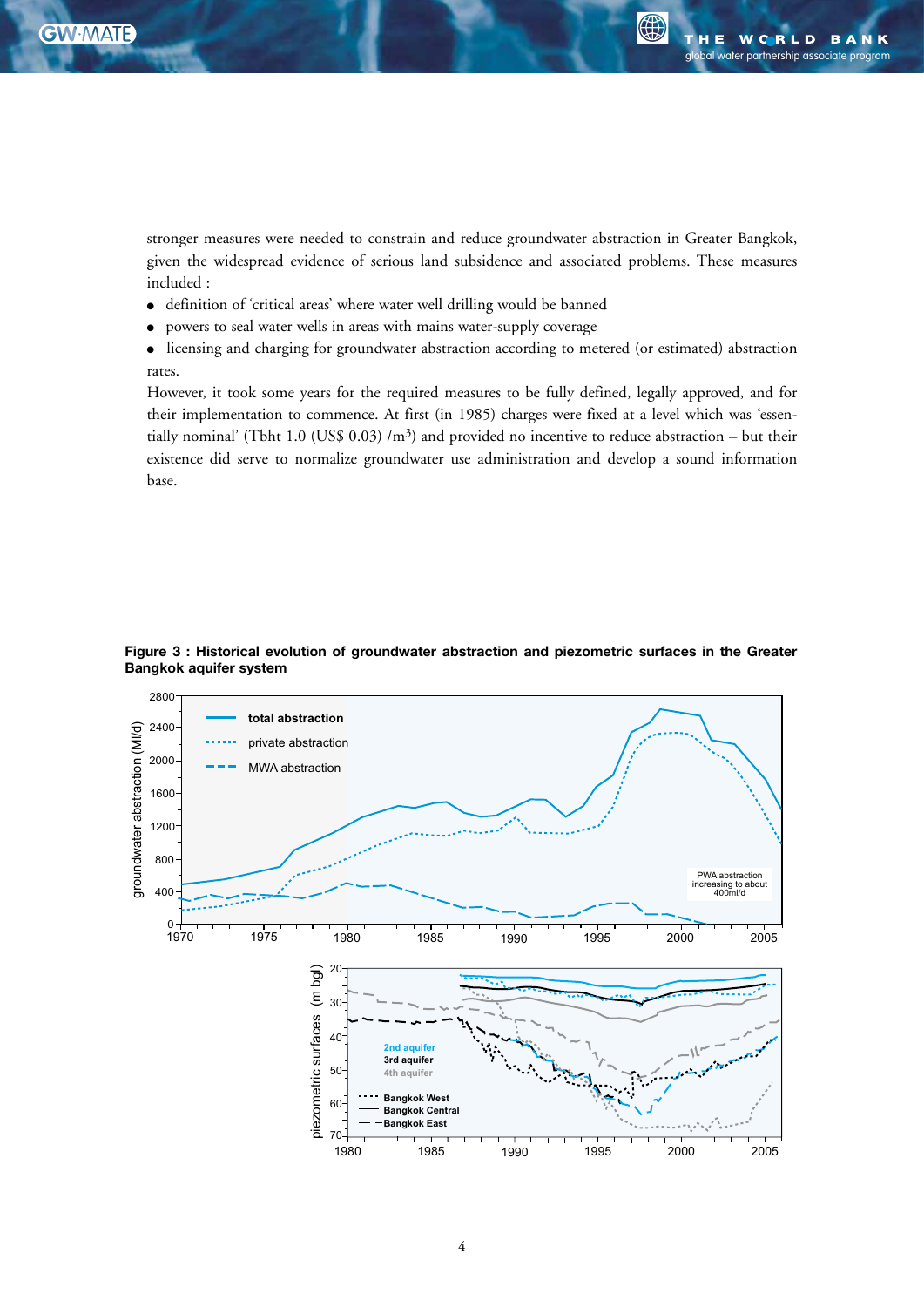**Management**

**A** 

3

 $\overline{2}$ 

4

# 1995-2005 – More Effective Measures to Control Private Groundwater Use

- Recent years have seen more concerted action to constrain groundwater abstraction within environmentally-tolerable limits, guided primarily by the temporal and spatial trends in the rate of land subsidence, and the measures have included :
	- revised definition of 'critical areas' recognizing the appearance of some 'new centres' of incipient land subsidence in the southwestern and eastern suburbs, and the significance of groundwater abstraction through the metropolitan area (Figure 4)
	- the progressive raising of groundwater resource charges which were restructured into two separate components :

- a groundwater use fee (from which domestic use in areas without mains water-supply is exempt) which was increased from Tbht 3.5 (US\$ 0.09)/ $m^3$  in 1994 to Tbht 8.5 (US\$ 0.21)/ $m^3$  by 2003

- a groundwater conservation fee (from which there are no exemptions but which is applied only within the newly defined critical areas) introduced from 2004 at rates from Tbht 1.0 (US\$ 0.03)/  $m<sup>3</sup>$  to Tbht 8.5 (US\$ 0.21)/ $m<sup>3</sup>$  with the implication that in the most critical areas industrial and commercial groundwater users could be paying a total of Tbht 17.0 (US\$ 0.42)/m<sup>3</sup> for ground water abstraction.
- more aggressive application of sanctions and water well sealing
- public awareness campaigns on the need to arrest the trend in land-surface subsidence.

#### **Figure 4 : Revised definition of 'critical areas' as regards land-surface subsidence control in Greater Bangkok**

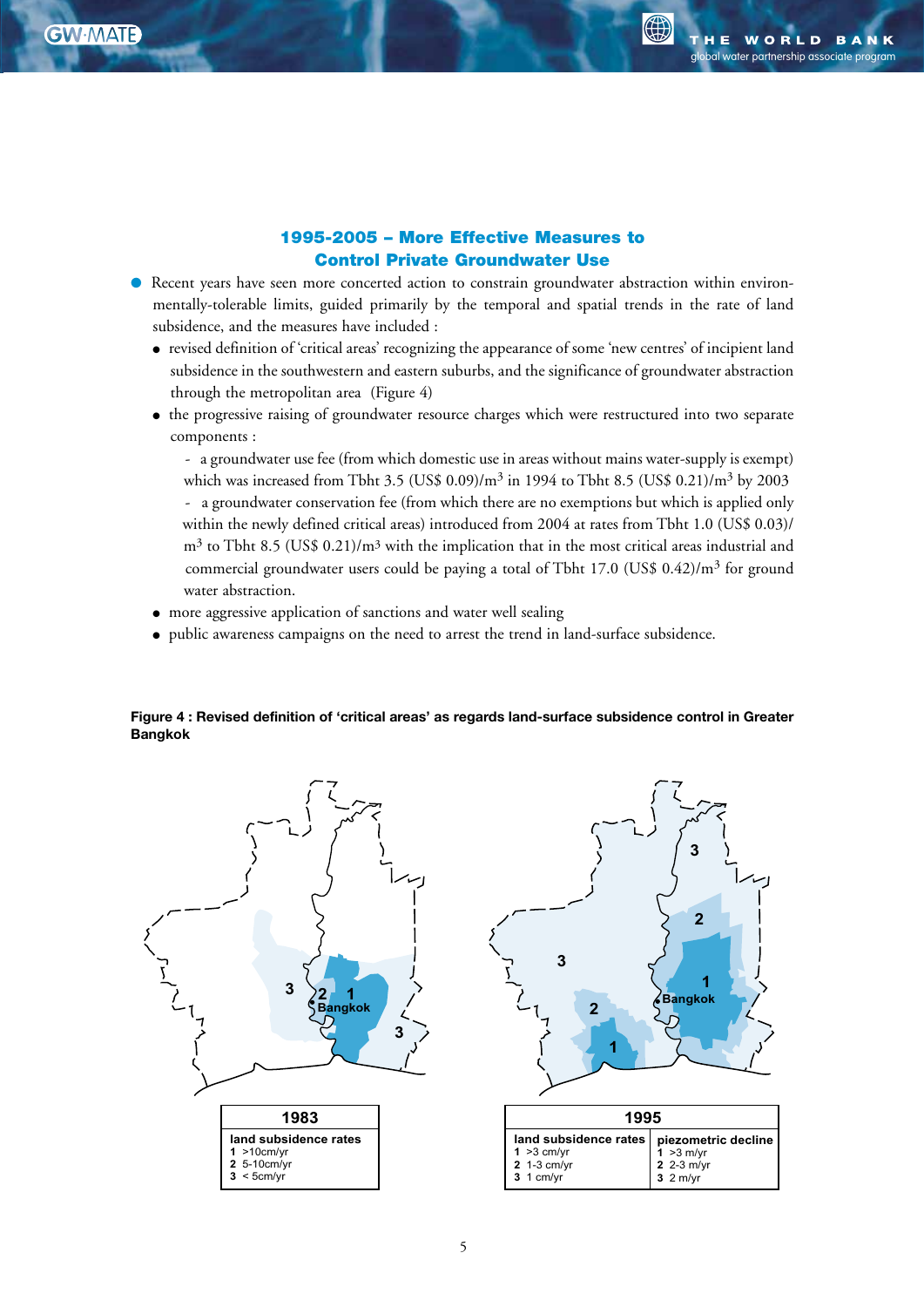**Management**

- The positive outcome of this policy, both as regards controlling groundwater abstraction and reducing land subsidence, is shown in Figure 5 – which shows the long-term trends for a key monitoring station in the city centre area.
- Today there are just over 4000 licensed water wells in Greater Bangkok operated by around 3000 owners, abstracting about 1,600 Ml/d (580 Mm<sup>3</sup>/a) which represents approaching 15% of the total water-supply. Since licenses are required for all wells of more than 15m depth, this includes all of those tapping the main freshwater sub-aquifers – although it is accepted that there are probably an additional 10% above this figure (including some illegal wells and those at government installations which are exempt). Some 58% of the current licensed abstraction is by industrial users (individual plants and enterprise estates, with the textile and food sectors predominant), but many of the largest industrial water-users have moved out of Greater Bangkok to escape the increasing water charges.

#### **Figure 5 : Timing of groundwater management interventions in relation to groundwater abstraction, piezometric surfaces and total land-surface subsidence in Bangkok city centre**



The other two important 'abstraction groups' are domestic use in private urbanizations/large apartment blocks (36%) and some PWA public water-supply sources (6%). The former is now only licensed in those areas outside of current mains water-supply coverage (the MWA offers service in 80% of its area of potential operation but for the PWAs this figure is not much more than 20%). There has been conflict in some districts (eg. Pathumtham Province) when the mains water-supply was substantially extended but with high charges (T bht  $21/m^3$  / US\$ 0.60/m<sup>3</sup>) and water well users made a political protest about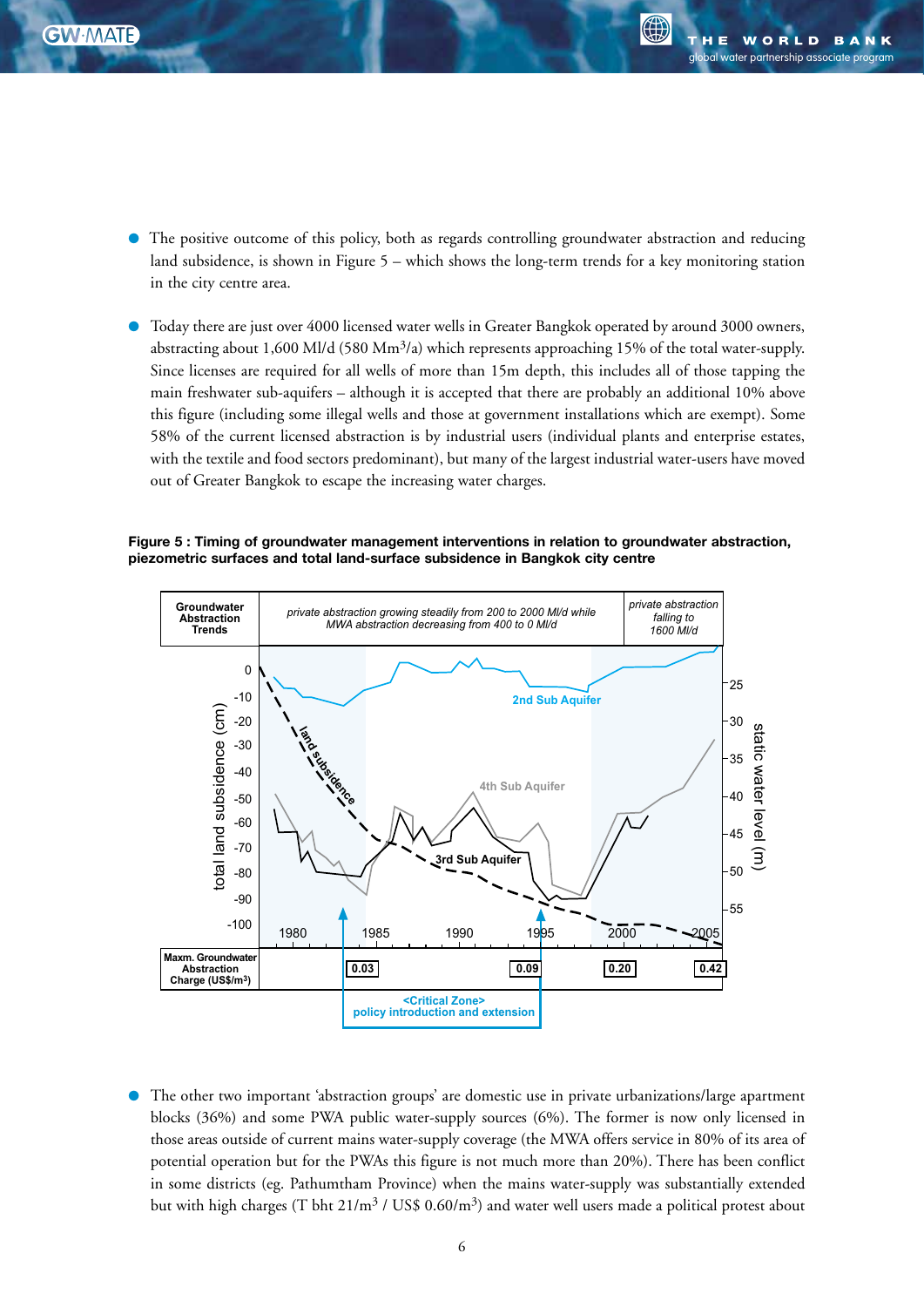**Advisory Team** 

having to move onto mains supply. This was resolved by allowing water well users :

- to continue using their wells conjunctively for the period up to their next license renewal (up to 10 years)
- to retain their wells as a back-up supply for 15 years, provided they were adequately metered and open to inspection.
- To perform the task of groundwater resources administration the (now) DGR has some 25 headquarters staff (supplemented by short-term contract personnel as necessary for special tasks) and has seconded 3 persons to each of the 7 provincial government offices making-up the metropolitan area, who are responsible for routine local license administration and site inspection.
- The DGR is also currently in the process of letting a large groundwater resource administration audit contract to a reputable local university to evaluate the performance of the licensing and charging system, to identify any potential 'loopholes' in the current groundwater law, and to come-up with published recommendations on future management.

# CONCLUDING REMARKS

- The Greater Bangkok area has two characteristics which have made the task of controlling urban private groundwater abstraction both more pressing and somewhat easier :
	- the threat of environmental degradation in general, and land-surface subsidence in an already floodprone area in particular, which has served as a political focus for groundwater resource management efforts
	- the presence of the Holocene Bangkok Clay overlying in the aquifer system throughout the urban conurbation, which has restricted wholesale access to groundwater and reduced the number of water wells being drilled and number of users that have to be managed.
- Nevertheless, the 'Greater Bangkok experience' is very important, and has demonstrated the following principal achievements in groundwater resource management policy and practical administration :
	- the ability to reverse trends in groundwater resource decline and environmental degradation through consistent and persistent application of regulatory measures (licensing and charging)
	- the successful targeting of groundwater management measures in objectively-defined priority areas rather than having to apply them universally (which would have high administrative overhead and economic penalty)
	- the capacity of a central groundwater 'apex' agency working in a decentralised fashion in unison with provincial government offices to manage a diffuse resource like groundwater
	- the management value of long-term investments in groundwater-related environmental monitoring
	- the capability of reaching a relatively high level (above 80%) of groundwater resource fee collection
	- the recycling of part of the groundwater resource charges collected (the conservation fee) into a 'groundwater fund' from which to finance related monitoring and research activities.